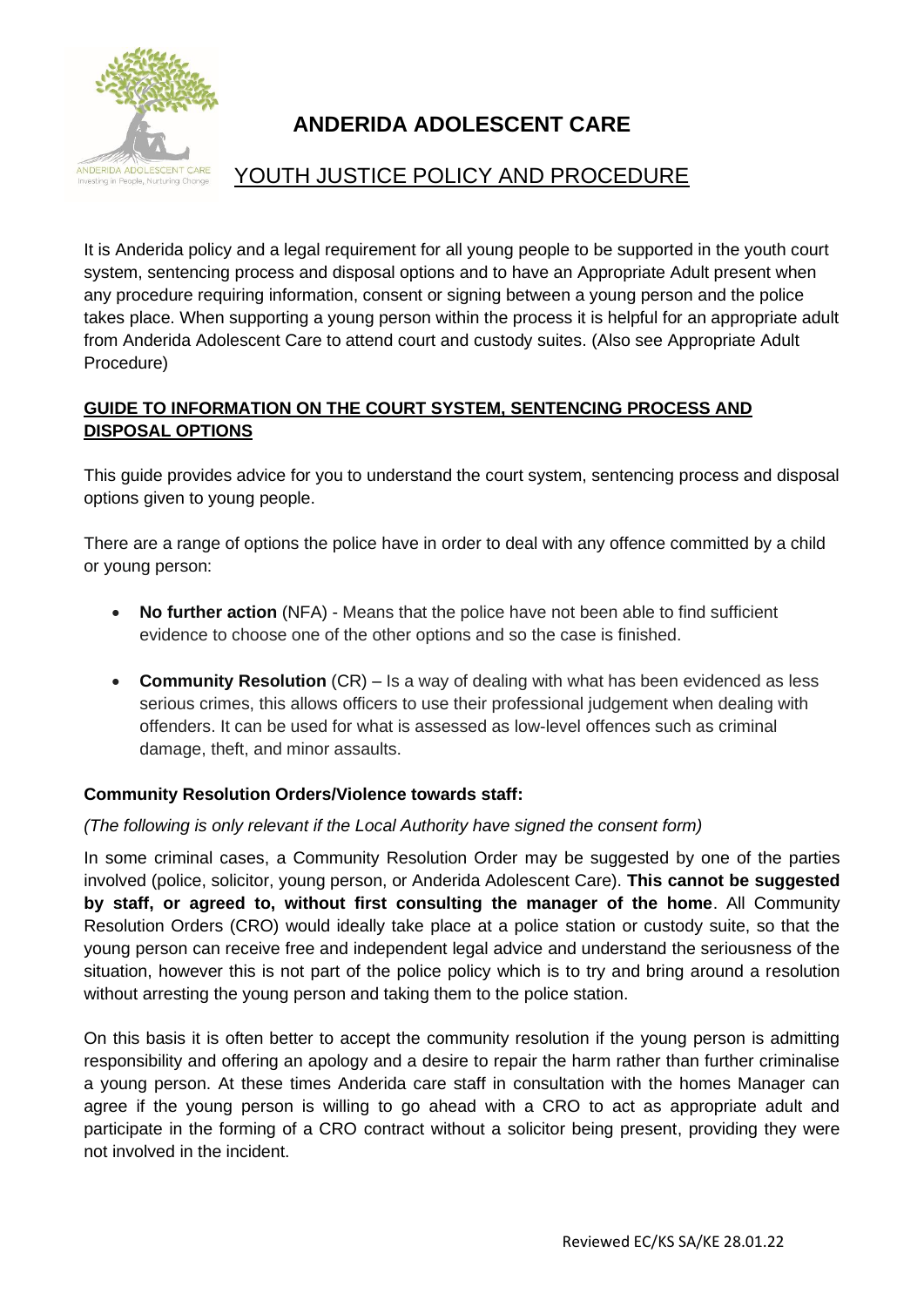Anderida Adolescent Care has a zero tolerance to violent behaviour towards staff and consequently police may be informed of assaults. Anderida will always take action where there has been a violent incident, a Community Resolution Order may be appropriate, depending on the severity of the situation. This decision will be made after discussions between the manager/on-call, victim(s) and in consultation with police.

**Youth Caution** – Children and young people aged 10-17 can be given a caution, this is when there is enough evidence to prove the offence was committed and the child or young person admits the criminal offence. In some cases when a caution is received, a referral to the Youth Offending Team (YOT) is made. This will show up on an enhanced Criminal record check.

\* A child or young person must have an adult present if they are about to receive a youth caution.

**Youth Conditional Caution** - Youth conditional cautions are with one or more conditions attached. If a child does not keep to the conditions they could be prosecuted for the original offence. A child or young person that receives a youth conditional caution will always be referred to Youth Offending Team (YOT).

\* A child or young person must have an adult present if they are about to receive a youth conditional caution.

**Charge** – A charge is when the police have found sufficient evidence that suspects the child or young person is the offender to the crime in question. From here this will be given to prosecution services where the child or young person must attend court where they will be found guilty or not guilty of the offence.

**Restorative -** Restorative justice enables those directly affected by an offence, including offenders, victims as well as the wider community, to be able to communicate for the purpose of deciding how to deal with an offence and its consequences. A trained facilitator will help facilitate and communicate the process.

Restorative can be an element of any disposal. Wherever appropriate, the restorative process is used alongside the delivery of out of court disposals or as a way to determine the appropriate disposal.

# **THINGS WE CAN DO TO SUPPORT DISPOSAL OPTION**

At times when a young person has conditions to their charge or caution, we need to ensure that we are doing all we can to ensure they are remaining within the boundaries of these conditions. Some young people may have been fitted with a tag that reports information about their whereabouts in relation to the conditions given. There are things we can do as a team to support the young people in sticking to their conditions.

- Engaging in YOT meeting with the young person.
- Doing everything we can to ensure we get young people to their YOT meetings.
- Staff carrying through with YOT programmes if this is a requirement of the order.
- Updating support plans and risk assessments with any preventative measure to support the conditions in place. A young person may have a conditional caution which means they are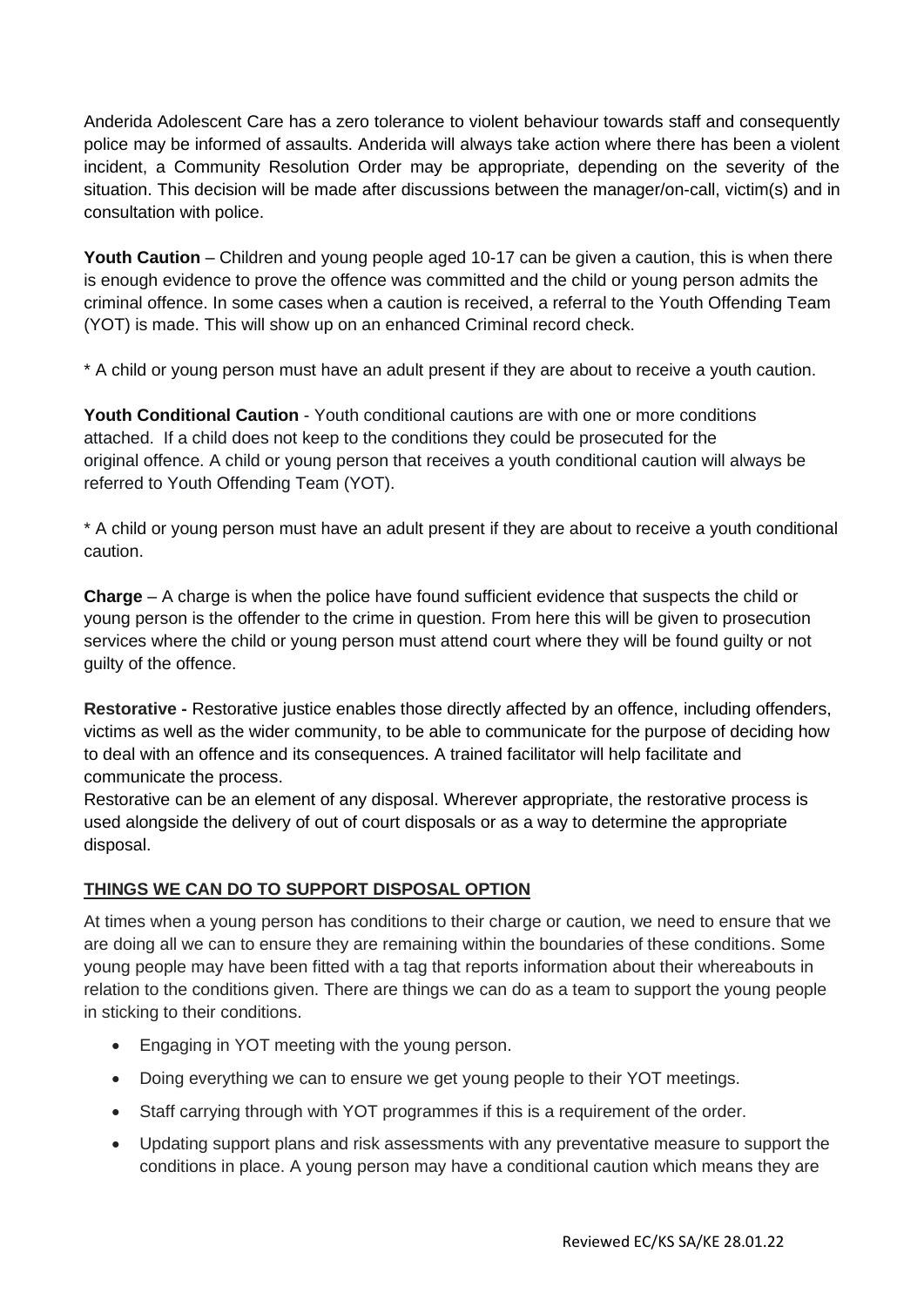not to go into the town centre therefore your support plan and risk assessments must reflect this. This will be the same with curfews or any other conditions.

- Being present and taking part in any meeting involving professionals such as looked after child (LAC) reviews and professional meeting such as strategy meeting (A Senior or Manger should be the first person informed to be a part of these meetings, however all should be prepared to be part of this, if required.)
- Engaging or being a facilitator for restorative justice meetings.
- Use of NVR to resist children and young people's failure to comply with any conditions in place.

#### **WORKING IN PARTNERSHIP WITH OTHER AGENCIES**

Working in partnership with other agencies is important as it means young people are offered the best and full range of support needed for their individual needs. Working with different agencies that are involved within the youth justice system, aim to deter young people from offending behaviours.

#### **KEY AGENCIES INVOLVED IN YOUTH JUSTICE ARE:**

#### • **Youth offending teams (YOT)**

These teams work with young people that get into trouble with the law. They look at each young person as an individual and help them stay away from crime.

#### • **Probation Service**

The National Probation Service is a statutory criminal justice service that supervises offenders released into the community.

#### • **Youth Justice Board**

A non-departmental public body responsible for overseeing the youth justice system in England and Wales. They support partners such as YOT to prevent offending and reoffending by under-18s and achieve wider positive outcomes for children, young people and communities.

#### • **Crown Prosecution Service (CPS)**

This is the agency for conducting criminal prosecutions in England and Wales. It has the responsibility to provide legal advice to other agencies such as the police and other investigative agencies. It is also up to them to decide whether a suspect should face criminal charges and to conduct prosecutions in either the Magistrates' courts or the Crown court.

#### • **Drug and Alcohol Services**

Many services offer a holistic approach to support people to find a way to recover from addiction and behaviours that lead to offending.

#### • **Mental Health Services (CAMHS)**

This is an NHS service that assesses and treats young people with emotional, behavioural or mental health difficulties. It supports many areas such as depression, abuse, anxiety etc. CAMHS has officers set up all over the country with teams of nurses, therapists, psychologists and other professionals.